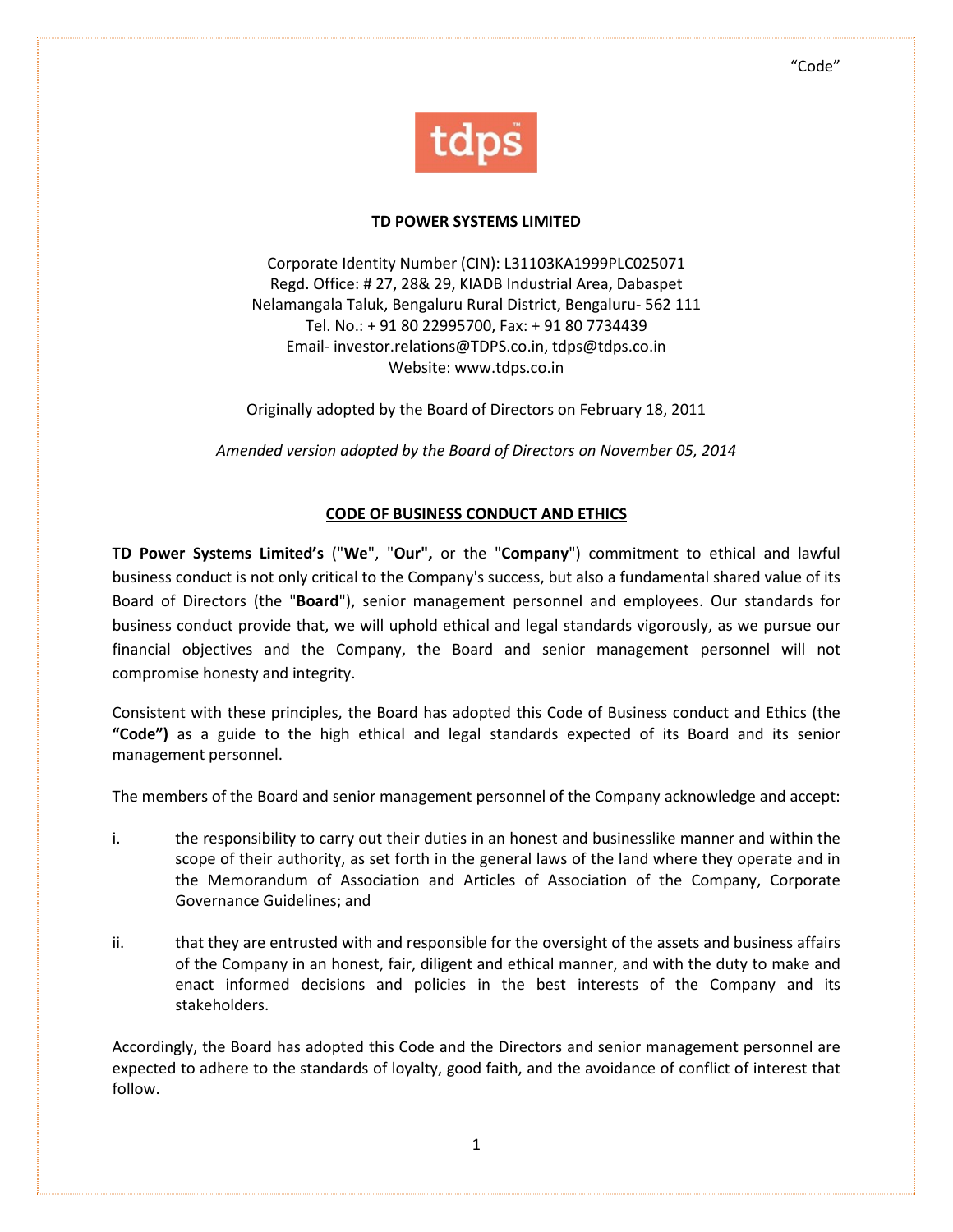In performing their daily duties, the Directors/senior management personnel will:

- 1. Act ethically, diligently, openly, honestly, in good faith and with integrity;
- 2. Act in the best interests of, and fulfill their fiduciary obligations to the Company and its stakeholders;
- 3. Act in good faith, responsibly, and with due care, competence and diligence, without allowing their independent judgment to be subordinated;
- 4. Dedicate their best efforts to advancing the Company's interests and act in a manner that will enhance and maintain the reputation of the Company;
- 5. Abide by all applicable laws and regulations, confidentiality obligations and specially with the Company's Insider Trading Rules;
- 6. Become and remain familiar with the Company's business and the economic and competitive environment in which it operates and understand its principal business plans, strategies and objectives; operations results and financial condition and relative marketplace position;
- 7. Conduct themselves in a professional, courteous and respectful manner;
- 8. Be aware of and comply with all applicable laws, rules and regulations that govern the conduct of the business in all jurisdictions where the Company operates;
- 9. Commit the time necessary to prepare for, attend (in person or as appropriate) and actively participate in regular and special meetings of the Board/ senior management or other meetings on which they serve/attend;
- 10. Disclose potential conflicts of interest that they may have regarding any matters that may come before the Board, and abstain from discussion and voting on any matter in which the Director/Senior Manager has or may have a conflict of interest;
- 11. Discharge their duties, as members of the Board and of any Board Committees on which they serve or as senior management personnel in accordance with their good faith business judgment and in the best interests of the company and its stakeholders;
- 12. Inform the Chairman of the Board of changes in their employment, other board positions, relationships with other business, charitable, and governmental entities, and other events, circumstances or conditions that may interfere with their ability to perform their duties or impact the Board's assessment of whether they meet the independence requirements;
- 13. Maintain the confidentiality of all material non-public information about the Company, its business and affairs;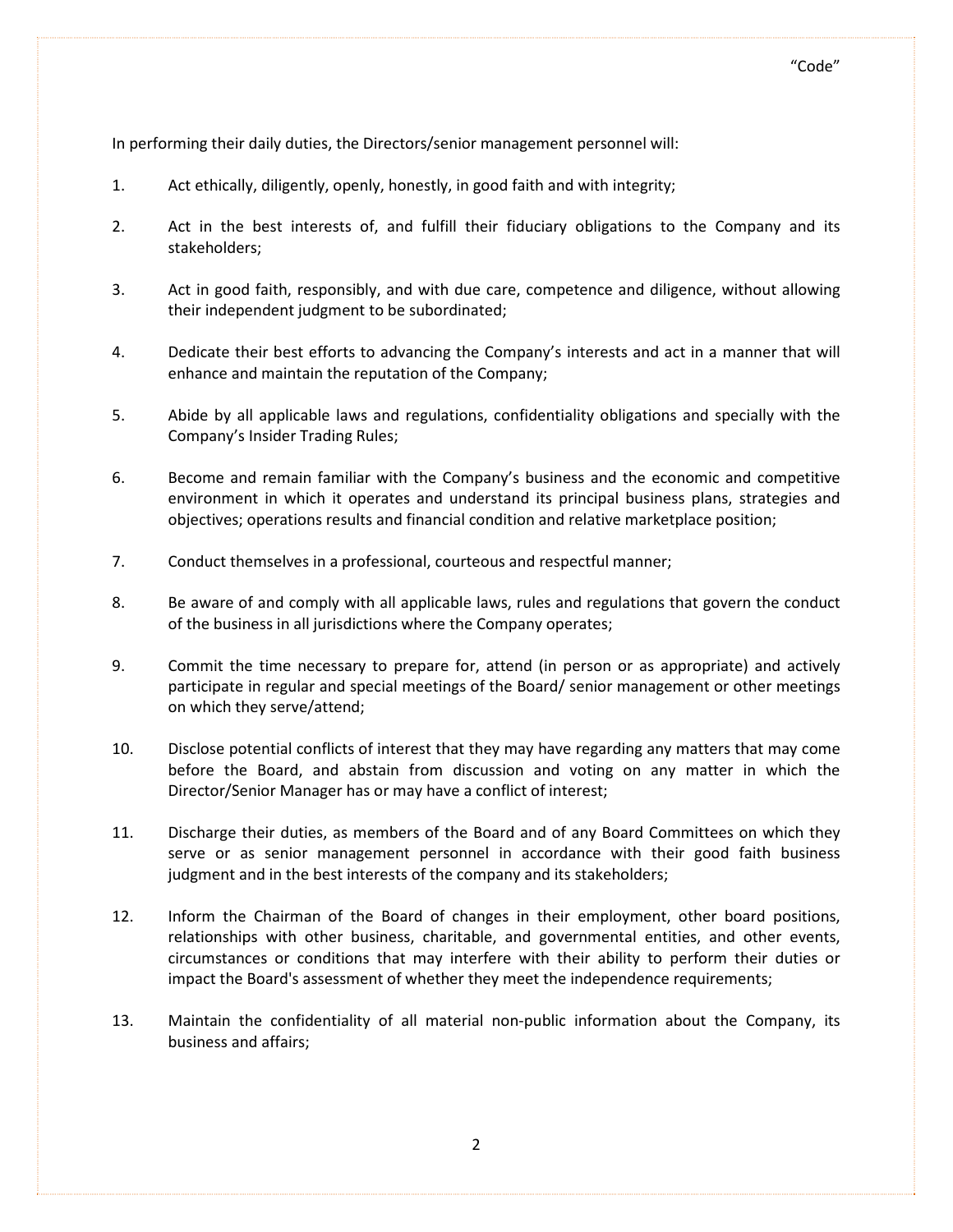- 14. Make available to and share with fellow Directors and senior management personnel information as may be appropriate to ensure proper conduct and sound operation of the Company;
- 15. Not enter into, without the prior approval of the disinterested members of the Board, any transaction or relationship with the Company in which they will have a financial or personal interest (either directly or indirectly, such as through a family member or other person or organization with which they are associated), or any transaction or situation which otherwise involves a conflict of interest;
- 16. Not use confidential information acquired in the course of their service as Directors or senior management personnel for their personal advantage.
- 17. Provide leadership in advancing the Company's vision, values and guiding principles; and
- 18. Respect the confidentiality of information relating to the affairs of the Company acquired in the course of their service as Directors, except when authorized or legally required to disclose such information.
- 19. Safeguard and properly use Company assets and resources, as well as assets of other organizations that have been entrusted to the Company.
- 20. Never request gifts, entertainment or any other business courtesies from people doing business with the Company (including suppliers, customers, competitors, contractors and consultants).

### Annual Confirmation

All Directors and senior management personnel will annually on or before March 31 of every year or such other date as may be determined in this regard sign a confirmation that they have read and will comply with this Code.

### Non – Compliance

Suspected violations of this Code must be reported to the Chairman of the Board or the Chairman of the Audit Committee. All reported violations will be appropriately investigated. Directors who violate this Code may be subject to sanctions, up to and including a request to resign as Director or the Board's seeking removal of the Director, where permitted by applicable law.

### Waivers and amendments

The Company is continuously reviewing and updating all its policies and procedures and therefore this Code is subject to modification. The Board must approve any amendment or waiver of any provision of this Code in writing.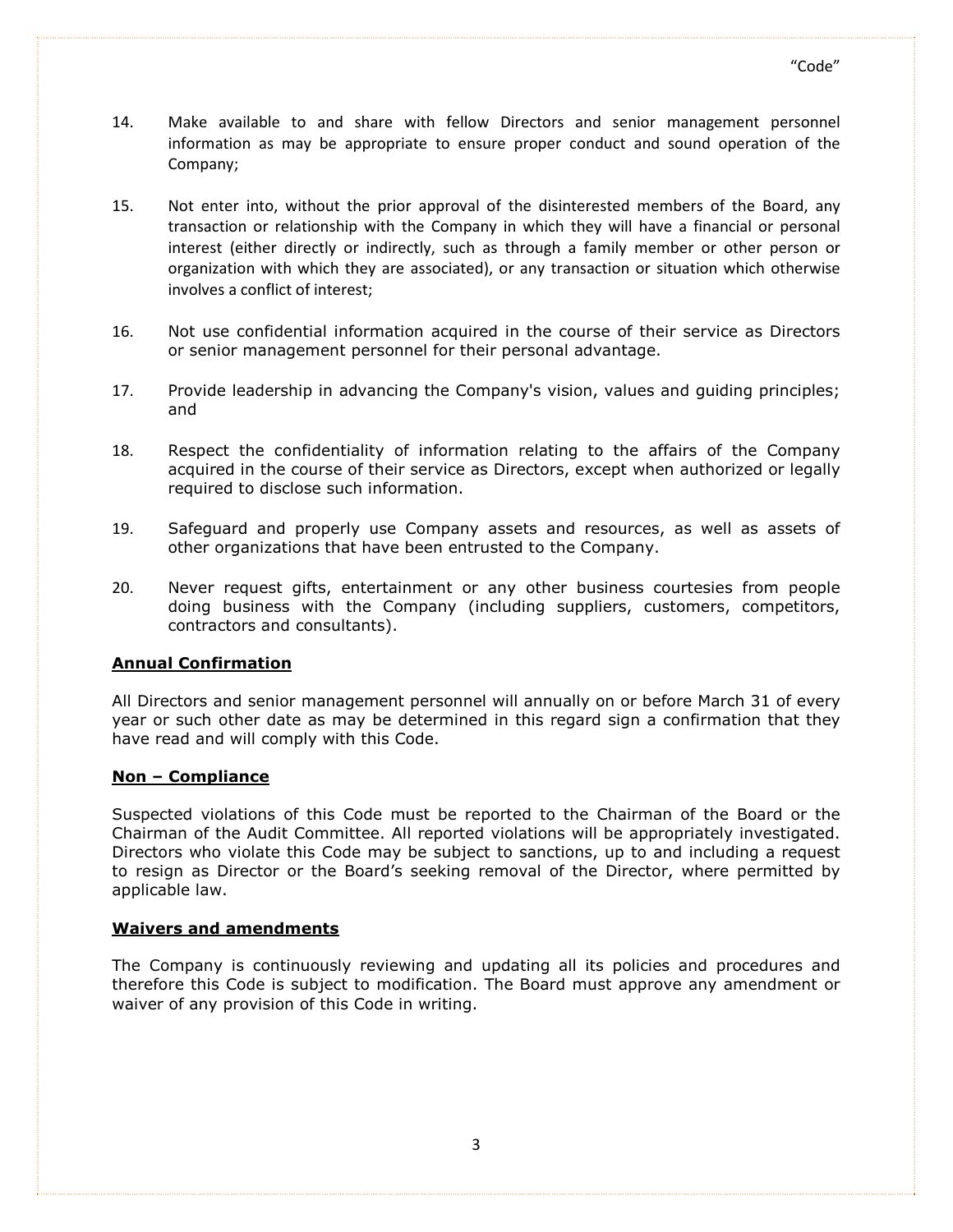### "Code"

# AMENDMENT

Clause 49 II (E) of the Listing Agreement requires that a Code of Conduct shall suitably incorporate the duties of Independent Directors as laid down in the Companies Act, 2013. In compliance with this requirement, the following Amendment (approved by the Board) has been inserted:

Code for Independent Directors (Schedule IV of the Companies Act 2013)

# I. Guidelines for Professional conduct

- 1. uphold ethical standards of integrity and probity;
- 2. act objectively and constructively while exercising their duties;
- 3. exercise their responsibilities in a bona fide manner in the interest of the Company;
- 4. devote sufficient time and attention to their professional obligations for informed and balanced decision making;
- 5. not allow any extraneous considerations that will vitiate their exercise of objective independent judgment in the paramount interest of the Company as a whole, while concurring in or dissenting from the collective judgment of the Board in its decision making;
- 6. not abuse their position to the detriment of the Company or its shareholders or for the purpose of gaining direct or indirect personal advantage or advantage for any associated person;
- 7. refrain from any action that would lead to loss of their independence;
- 8. where circumstances arise which make an independent Director lose his independence, the independent Director must immediately inform the Board accordingly;
- 9. assist the Company in implementing the best corporate governance practices.

# II. Role and functions

- 1. Assist in bringing an independent judgment to bear on the Board's deliberations especially on issues of strategy, performance, risk management, resources, key appointments and standards of conduct.
- 2. Bring an objective view in the evaluation of the performance of Board and management.
- 3. Scrutinize the performance of management in meeting agreed goals and objectives and monitor the reporting of performance.
- 4. Satisfy yourself on the integrity of financial information and that financial controls and systems of risk management are robust and defensible.
- 5. Safeguard the interests of all stakeholders, particularly the minority shareholders.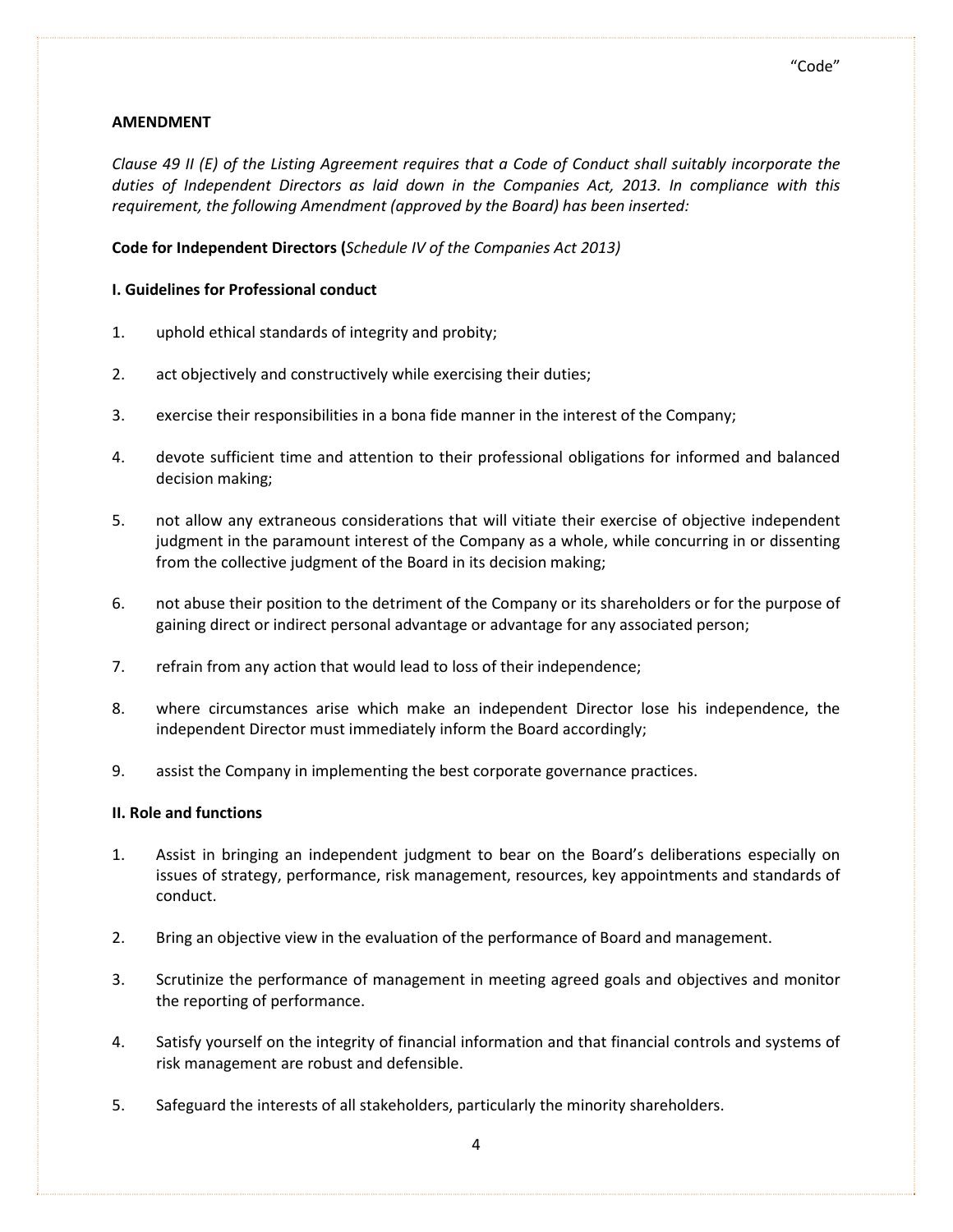- 6. Balance the conflicting interest of the stakeholders.
- 7. Determine appropriate levels of remuneration of executive directors, key managerial personnel and senior management and have a prime role in appointing and where necessary recommend removal of executive directors, key managerial personnel and senior management.
- 8. Moderate and arbitrate in the interest of the Company as a whole, in situations of conflict between management and shareholder's interest.

### III. Duties

- 1. Undertake appropriate induction and regularly update and refresh your skills, knowledge and familiarity with the Company.
- 2. Seek appropriate clarification or amplification of information and, where necessary, take and follow appropriate professional advice and opinion of outside experts at the expense of the Company.
- 3. Strive to attend all meetings of the Board including a Separate meeting of the independent director and of the Board committees of which you are a member.
- 4. Participate constructively and actively in the committees of the Board in which you are chairperson or member.
- 5. Strive to attend the general meetings of the Company.
- 6. Where you have concerns about the running of the Company or a proposed action, ensure that these are addressed by the Board and, to the extent that they are not resolved, insist that your concerns are recorded in the minutes of the Board meeting.
- 7. Keep yourself well informed about the Company and the external environment in which it operates.
- 8. Not to unfairly obstruct the functioning of an otherwise proper Board or committee of the Board.
- 9. Pay sufficient attention and ensure that adequate deliberations are held before approving related party transactions and assure yourself that the same are in the interest of the Company.
- 10. Ascertain and ensure that the Company has an adequate and functional vigil mechanism and to ensure that the interests of a person who uses such mechanism are not prejudicially affected on account of such use.
- 11. Report concerns about unethical behavior, actual or suspected fraud or violation of the Company's code of conduct or ethics policy.
- 12. Acting within your authority, assist in protecting the legitimate interests of the Company, shareholders and its employees.